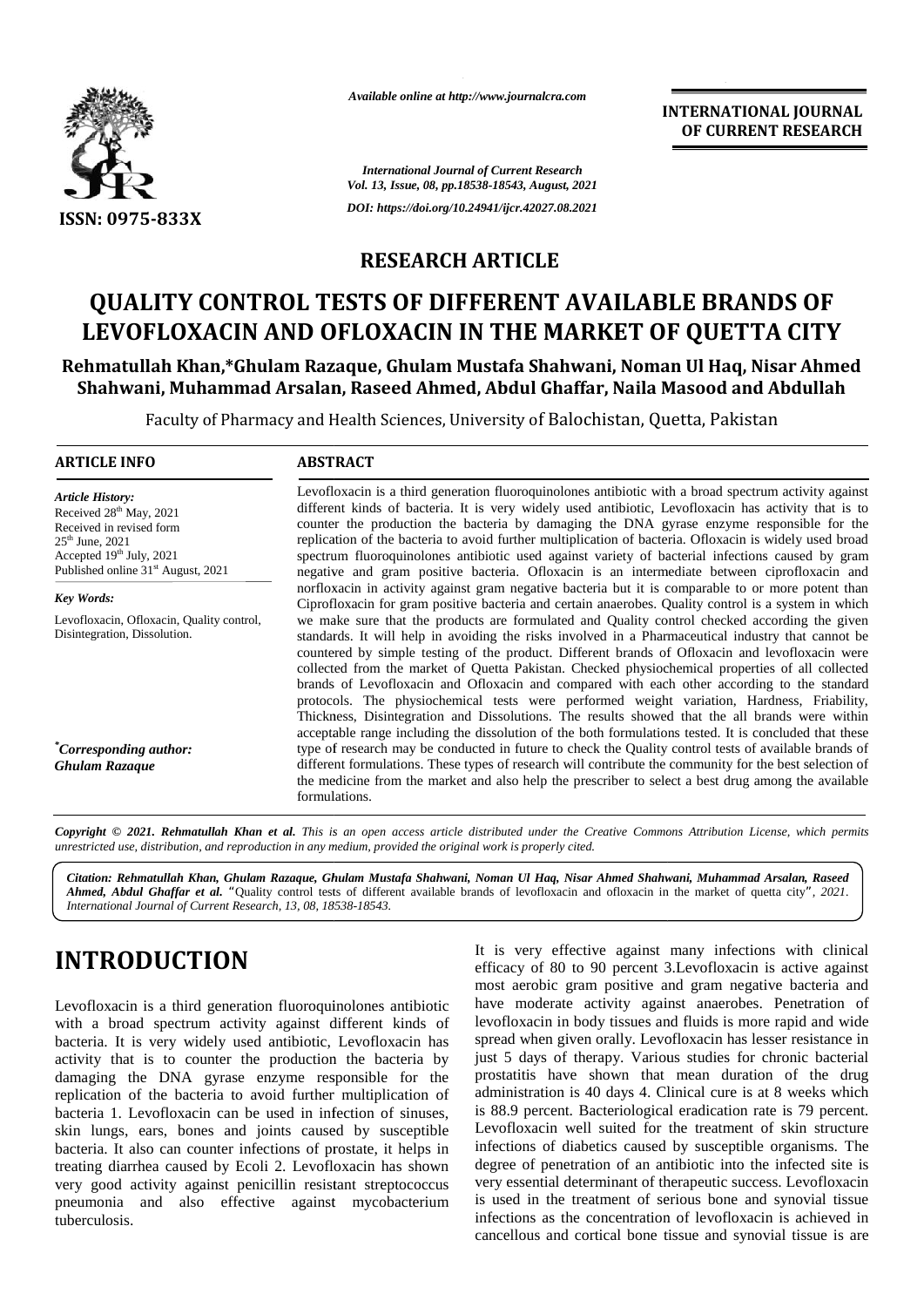greater than the breakpoint for susceptible organisms 5. Levofloxacin targets the DNA gyrase it inhibits the DNA gyrase an enzyme required for the replication of the bacterial DNA its transcription, repair and recombination of the bacteria. It has wide range of in vitro activity many aerobic gram negative bacteria though some strains may show moderate susceptibility or resistance. Levofloxacin is common with other fluoroquinolones that have moderate activity against anaerobes 6. Levofloxacin is mostly used orally most of the studies have suggested dose of 100mg thrice a day for 5 to 10 days for the treatment of different kinds of infections. It is well tolerated with these 7. Ofloxacin is widely used broad spectrum fluoroquinolones antibiotic used against variety of bacterial infections caused by gram negative and gram positive bacteria. Ofloxacin is an intermediate between ciprofloxacin and norfloxacin in activity against gram negative bacteria but it is comparable to or more potent than ciprofloxacin for gram positive bacteria and certain anaerobes 8.It is certainly suitable in chronic bronchitis and other respiratory and ENT infections. Bioavailability in the tablets is around 98 percent with maximum concentration after two or three hours after oral administration. Ofloxacin can be given in variety of infections such as urinary tract infections, respiratory tract infections, sexually transmitted diseases and infections by salmonella. Bioavailability of Ofloxacin is approximately 98 percent with half-life of 9 hours. After many clinical trials it is proved that the efficacy of Ofloxacin in the treatment of lower respiratory tract infections and urinary tract infections 9.

Like other fluoroquinolones Ofloxacin inhibits the enzyme called DNA Gyrase I and topoisomerase that nicks the double stranded DNA, introduces negative super coils and then reseals the nicked ends. Ofloxacin binds to a subunit with high affinity and restricts its strand cutting and resealing function. Ofloxacin is bactericidal antibiotic by inhibiting or blocking the DNA gyrase enzyme which is responsible for untwisting required for multiplication of one DNA into double helix 10.Quality control is a system in which we make sure that the products are produced and controlled according the given standards. It will help in avoiding the risks involved in a pharmaceutical industry that cannot be countered by simple testing of the product. Good manufacturing practice is a set of principles and methods which should be followed by the manufacturer to produce quality drugs 11.It can be achieved only by having clear descriptions of the way in which the drugs should be manufactured. Good manufacturing specifically avoids the risk of cross contamination and mix up that which cannot be countered by testing of the final product. The risk of cross contamination and mix up can be controlled by having a proper management of working that takes them into account. The quality assurance system must be designed with these risks while manufacturing the drugs. Good manufacturing practice is that process in which we make sure that the products are consistently manufactured and controlled to the quality standards appropriate to their use. It is a set of principles and procedure followed by the manufacturer to make sure that the product is up to the mark. The basic aim of GMP is that quality cannot be tested into batch of product but it must be built into each batch of the product during all stages of the manufacturing process 12. Good manufacturing practice is to avoid some risks such as contamination of the products causing damage to the health of patient, to avoid incorrect labeling on the containers which means that patients are receiving wrong medicine. In some cases insufficient or too much active ingredients which could result ineffective

treatment or adverse reaction. Good manufacturing important because a poor quality medicine may contain toxic substances that have been unintentionally added 13.

## **METHODOLOGY**

**Table No 1. Brands of Ofloxacin selected for this study**

| S.No | <b>Brands</b> | <b>Manufacturer Name</b>         |
|------|---------------|----------------------------------|
|      | Flovix        | Bryon Pharma Pvt Ltd Peshawar    |
|      | Xarvid        | Axis Pharma Pvt Ltd Faisalabad   |
|      | <b>Ouinox</b> | Brookes Pharma Pvt Ltd Karachi   |
|      | A vid         | Allaince Pharma Pvt Ltd Peshawar |
|      | Ofloquin      | Global Pharma Pvt Ltd Islamabad  |

**Table No 2. Brands of Levofloxacin**

| S.No | <b>Brands</b> | <b>Manufacturer Name</b>         |  |  |
|------|---------------|----------------------------------|--|--|
|      | Levoflo       | Mafins Pharma Pvt Ltd Karachi    |  |  |
|      | Alovic        | Allaince Pharma Pvt Ltd Peshawar |  |  |
|      | Leord         | Axis Pharma Pvt Ltd Faisalabad   |  |  |
|      | Felix         | Adamjee Pharma Pvt Ltd Karachi   |  |  |
|      | Genlevo       | Brookes Pharma Pvt Ltd Karachi   |  |  |

**Glassware used:** Beaker, Pipettes, Measuring cylinder, Funnels.

**Equipments:** Vernier calipers, Hardness tester Pharma Test, Friabilator FR 2000, Electric Balance Digital Balance, PH Meter Shimadzu, Disintegrator Pharma Test, Dissolution Apparatus Pharma test, Germany, UV spectrophotometer Shimadzu.

**Collection of samples:** Samples of different brands five different brands of each levofloxacin500mg and Ofloxacin 100mg were collected from local Quetta city on the basis of mostly prescribed.

**Physical Evaluation of Levofloxacin:** Tablets of the selected five brands of levofloxacin were evaluated for various physical tests which include weight variation, hardness, thickness, disintegration and dissolution.

**Weight variation:** Weight variations of all the different brands were done by using electrical balance. Twenty tablets were tested individually tested to check the deviation from the given protocol. If weight of the tablets is more than the acceptable value then patient may suffer from over medication. If the weight is of active medicaments is less than the acceptable range then patient may be under medication. The tablets of five different brands of levofloxacin and Ofloxacin were weighed and the results were tabulated 14.

**Hardness Test:** Hardness was measured by using hardness tester. Hardness of tablets is checked to measure the strength of tablets towards breakage. In hardness tester tablets are crushed to measure the strength of tablets. The method of shipment is determined by checking hardness of those tablets. Tablets of five different brands of levofloxacin and Ofloxacin placed one by one in the hardness tester to measure hardness of the selected tablets 14.

**Friability Test:** Friction and shock are the forces that most often cause the tablets to chop or break. The friability test is closely related to tablet hardness and is designed to evaluate the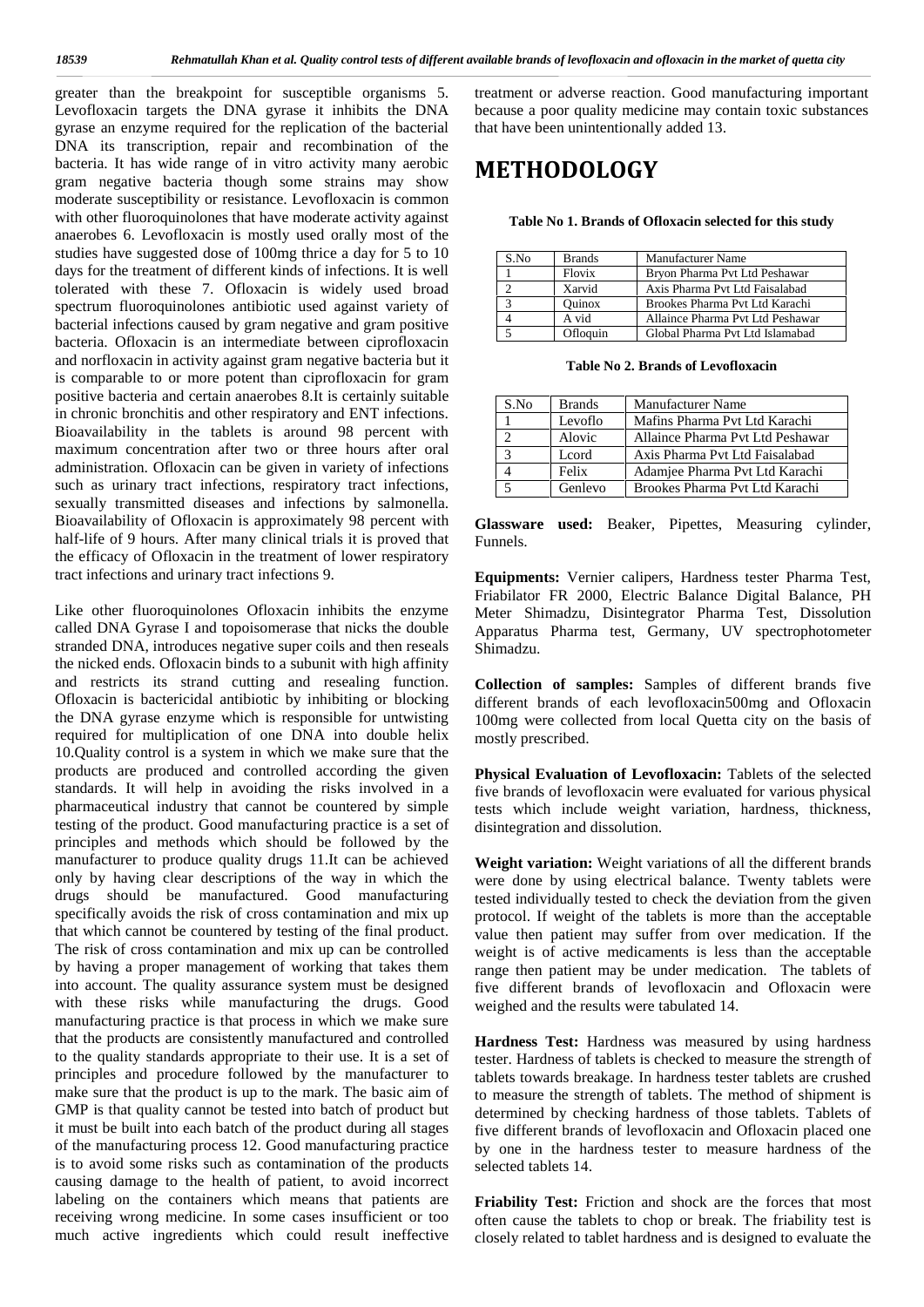## **RESULTS RESULTS**

Table No 3. Weight variation of different brands<br>of levofloxacin gms **of levofloxacin gms**

| andling and shipping. Tablets get chip chop or break is due to<br>he friction and shock are the forces mostly causes during<br>riability. The value is stated as a percentage. A maximum<br>weight loss of not more than 1% of the weight of the tablets<br>being tested during the friability test is considered generally<br>cceptable and any broken or cracked tablets are not picked up<br>4.<br>Thickness: Thickness was measured by using Vernier calipers.<br>All the selected tablets of the five different brands of<br>evofloxacin and Ofloxacin were measured one by one by<br>/ernier calipers and the results were noted 14.<br><b>Disintegration Test:</b> The disintegration test is done to find out<br>he time it takes for a solid oral dosage form like a tablet or<br>apsule to completely disintegrate. The time of the<br>lisintegration is the measurement of the quality of the tablet.<br>Disintegration time was measured by disintegration tester. The<br>ablets of the selected five brands of levofloxacin and<br>Ofloxacin were tested in the disintegration tester to measure the<br>lisintegration time of the tablets 14. |                      |            |                                                                         |            |                                                                                                                               | variation found slight different but all those brands were within<br>acceptable range according to the specification.<br>Weight variation of different brands of levofloxacin<br>4.2<br>4.1<br>4<br>3.9<br>3.8<br>3.7<br>3.6<br>6<br>9 10 11 12 13 14 15 16 17 18 19 20<br>5<br>$\overline{7}$<br>8<br>Levoflo Alovic III Lcord Felix Genlevo<br>Figure No 1. Weight variation of different brands of levofloxacin<br>Table No 4. Hardness of five different Brands of Levofloxacin<br>500 <sub>mg</sub> |              |                                                         |                           |              |                                                              | All the brands of Levofloxacin were checked their weight |
|-------------------------------------------------------------------------------------------------------------------------------------------------------------------------------------------------------------------------------------------------------------------------------------------------------------------------------------------------------------------------------------------------------------------------------------------------------------------------------------------------------------------------------------------------------------------------------------------------------------------------------------------------------------------------------------------------------------------------------------------------------------------------------------------------------------------------------------------------------------------------------------------------------------------------------------------------------------------------------------------------------------------------------------------------------------------------------------------------------------------------------------------------------------|----------------------|------------|-------------------------------------------------------------------------|------------|-------------------------------------------------------------------------------------------------------------------------------|----------------------------------------------------------------------------------------------------------------------------------------------------------------------------------------------------------------------------------------------------------------------------------------------------------------------------------------------------------------------------------------------------------------------------------------------------------------------------------------------------------|--------------|---------------------------------------------------------|---------------------------|--------------|--------------------------------------------------------------|----------------------------------------------------------|
|                                                                                                                                                                                                                                                                                                                                                                                                                                                                                                                                                                                                                                                                                                                                                                                                                                                                                                                                                                                                                                                                                                                                                             |                      |            |                                                                         |            | Dissolution Test: Dissolution was test was carried out by                                                                     | S. NO                                                                                                                                                                                                                                                                                                                                                                                                                                                                                                    | Levoflo      | Alovic Kp                                               | Lcord Kp                  | Felix        | Genlevo                                                      |                                                          |
|                                                                                                                                                                                                                                                                                                                                                                                                                                                                                                                                                                                                                                                                                                                                                                                                                                                                                                                                                                                                                                                                                                                                                             |                      |            |                                                                         |            | lissolution apparatus by using dissolution media according to                                                                 | -1                                                                                                                                                                                                                                                                                                                                                                                                                                                                                                       | Кp<br>14.8   | 11.6                                                    | 10.0                      | Кp<br>12.1   | Кp<br>10.5                                                   |                                                          |
|                                                                                                                                                                                                                                                                                                                                                                                                                                                                                                                                                                                                                                                                                                                                                                                                                                                                                                                                                                                                                                                                                                                                                             |                      |            |                                                                         |            | JSP and BP. The dissolution rate of all the different brands of<br>ooth Ofloxacin and levofloxacin tablets were determined by | 2                                                                                                                                                                                                                                                                                                                                                                                                                                                                                                        | 14.0         | 12.2                                                    | 11.2                      | 12.0         | 10.5                                                         |                                                          |
|                                                                                                                                                                                                                                                                                                                                                                                                                                                                                                                                                                                                                                                                                                                                                                                                                                                                                                                                                                                                                                                                                                                                                             |                      |            |                                                                         |            | ising the dissolution test apparatus USP. Dissolution test for                                                                | 3                                                                                                                                                                                                                                                                                                                                                                                                                                                                                                        | 14.9         | 10.9                                                    | 10.4                      | 13.0         | 11.0                                                         |                                                          |
|                                                                                                                                                                                                                                                                                                                                                                                                                                                                                                                                                                                                                                                                                                                                                                                                                                                                                                                                                                                                                                                                                                                                                             |                      |            |                                                                         |            | ach brand was set up separately using 900ml of 0.1NHCL as a                                                                   | 4<br>5                                                                                                                                                                                                                                                                                                                                                                                                                                                                                                   | 15.0<br>15.0 | 11.6<br>12.0                                            | 11.3<br>10.3              | 11.4<br>11.4 | 9.4<br>9.9                                                   |                                                          |
|                                                                                                                                                                                                                                                                                                                                                                                                                                                                                                                                                                                                                                                                                                                                                                                                                                                                                                                                                                                                                                                                                                                                                             |                      |            |                                                                         |            | nedium and the temperature was kept at $37 \pm 0.5$ °C. The speed                                                             | 6                                                                                                                                                                                                                                                                                                                                                                                                                                                                                                        | 14.0         | 13.0                                                    | 11.7                      | 11.9         | 10.2                                                         |                                                          |
|                                                                                                                                                                                                                                                                                                                                                                                                                                                                                                                                                                                                                                                                                                                                                                                                                                                                                                                                                                                                                                                                                                                                                             |                      |            |                                                                         |            | vas kept at 100 revolution per minute. The samples were                                                                       | 7                                                                                                                                                                                                                                                                                                                                                                                                                                                                                                        | 14.8         | 10.2                                                    | 10.9                      | 12.6         | 11.1                                                         |                                                          |
|                                                                                                                                                                                                                                                                                                                                                                                                                                                                                                                                                                                                                                                                                                                                                                                                                                                                                                                                                                                                                                                                                                                                                             |                      |            |                                                                         |            | ollected at different time intervals i.e. 5, 10, 15, 20, 25, 30, 35,                                                          | 8                                                                                                                                                                                                                                                                                                                                                                                                                                                                                                        | 15.3         | 11.0                                                    | 11.2                      | 12.0         | 10.3                                                         |                                                          |
|                                                                                                                                                                                                                                                                                                                                                                                                                                                                                                                                                                                                                                                                                                                                                                                                                                                                                                                                                                                                                                                                                                                                                             |                      |            |                                                                         |            | 0, and 45 minutes and check on the absorbance were set for                                                                    | 9<br>10                                                                                                                                                                                                                                                                                                                                                                                                                                                                                                  | 14.8<br>14.9 | 10.9<br>10.8                                            | 10.7<br>10.0              | 11.8<br>11.9 | 11.5<br>9.8                                                  |                                                          |
|                                                                                                                                                                                                                                                                                                                                                                                                                                                                                                                                                                                                                                                                                                                                                                                                                                                                                                                                                                                                                                                                                                                                                             |                      |            |                                                                         |            | Ofloxacin at 294 nm and for Levofloxacin at 292 nm. All the                                                                   |                                                                                                                                                                                                                                                                                                                                                                                                                                                                                                          |              |                                                         |                           |              |                                                              |                                                          |
|                                                                                                                                                                                                                                                                                                                                                                                                                                                                                                                                                                                                                                                                                                                                                                                                                                                                                                                                                                                                                                                                                                                                                             |                      |            |                                                                         |            | elected tablets of five different brands of levofloxacin and                                                                  |                                                                                                                                                                                                                                                                                                                                                                                                                                                                                                          |              |                                                         |                           |              |                                                              |                                                          |
|                                                                                                                                                                                                                                                                                                                                                                                                                                                                                                                                                                                                                                                                                                                                                                                                                                                                                                                                                                                                                                                                                                                                                             |                      |            |                                                                         |            | Ofloxacin were placed in the dissolution apparatus to check the                                                               |                                                                                                                                                                                                                                                                                                                                                                                                                                                                                                          |              | Hardness of five different Brands of Levofloxacin 500mg |                           |              |                                                              |                                                          |
|                                                                                                                                                                                                                                                                                                                                                                                                                                                                                                                                                                                                                                                                                                                                                                                                                                                                                                                                                                                                                                                                                                                                                             | lissolution time 15. |            |                                                                         |            |                                                                                                                               |                                                                                                                                                                                                                                                                                                                                                                                                                                                                                                          |              |                                                         |                           |              |                                                              |                                                          |
|                                                                                                                                                                                                                                                                                                                                                                                                                                                                                                                                                                                                                                                                                                                                                                                                                                                                                                                                                                                                                                                                                                                                                             |                      |            |                                                                         |            |                                                                                                                               | 16                                                                                                                                                                                                                                                                                                                                                                                                                                                                                                       |              |                                                         |                           |              |                                                              |                                                          |
|                                                                                                                                                                                                                                                                                                                                                                                                                                                                                                                                                                                                                                                                                                                                                                                                                                                                                                                                                                                                                                                                                                                                                             | <b>RESULTS</b>       |            | Table No 3. Weight variation of different brands<br>of levofloxacin gms |            |                                                                                                                               | 14<br>12<br>$\bar{8}$<br>6                                                                                                                                                                                                                                                                                                                                                                                                                                                                               |              |                                                         |                           |              |                                                              |                                                          |
| S No                                                                                                                                                                                                                                                                                                                                                                                                                                                                                                                                                                                                                                                                                                                                                                                                                                                                                                                                                                                                                                                                                                                                                        | Levoflo              | Alovic     | Lcord                                                                   | Felix      | Genlevo                                                                                                                       |                                                                                                                                                                                                                                                                                                                                                                                                                                                                                                          |              |                                                         |                           |              | 10                                                           |                                                          |
|                                                                                                                                                                                                                                                                                                                                                                                                                                                                                                                                                                                                                                                                                                                                                                                                                                                                                                                                                                                                                                                                                                                                                             | gm<br>4.0            | gm<br>3.8  | gm<br>3.9                                                               | gm<br>4.2  | gm<br>4.0                                                                                                                     |                                                                                                                                                                                                                                                                                                                                                                                                                                                                                                          |              | Levoflo a Alovic III Lcord E Felix E Genlevo            |                           |              |                                                              |                                                          |
| 1<br>$\overline{2}$                                                                                                                                                                                                                                                                                                                                                                                                                                                                                                                                                                                                                                                                                                                                                                                                                                                                                                                                                                                                                                                                                                                                         | 4.2                  | 3.9        | 3.9                                                                     | 4.1        | 4.1                                                                                                                           |                                                                                                                                                                                                                                                                                                                                                                                                                                                                                                          |              |                                                         |                           |              |                                                              |                                                          |
| 3                                                                                                                                                                                                                                                                                                                                                                                                                                                                                                                                                                                                                                                                                                                                                                                                                                                                                                                                                                                                                                                                                                                                                           | 4.2                  | 4.0        | 3.8                                                                     | 4.1        | 4.2                                                                                                                           |                                                                                                                                                                                                                                                                                                                                                                                                                                                                                                          |              |                                                         |                           |              |                                                              |                                                          |
| 4                                                                                                                                                                                                                                                                                                                                                                                                                                                                                                                                                                                                                                                                                                                                                                                                                                                                                                                                                                                                                                                                                                                                                           | 4.1                  | 4.1        | 3.9                                                                     | 3.8        | 4.2                                                                                                                           |                                                                                                                                                                                                                                                                                                                                                                                                                                                                                                          |              | Figure No 2. Hardness of five different Brands of       | <b>Levofloxacin 500mg</b> |              |                                                              |                                                          |
| 5                                                                                                                                                                                                                                                                                                                                                                                                                                                                                                                                                                                                                                                                                                                                                                                                                                                                                                                                                                                                                                                                                                                                                           | 4.1                  | 3.9        | 4.1                                                                     | 3.8        | 4.1                                                                                                                           |                                                                                                                                                                                                                                                                                                                                                                                                                                                                                                          |              |                                                         |                           |              |                                                              |                                                          |
| 6<br>7                                                                                                                                                                                                                                                                                                                                                                                                                                                                                                                                                                                                                                                                                                                                                                                                                                                                                                                                                                                                                                                                                                                                                      | 4.2<br>3.9           | 3.8<br>3.8 | 4.0<br>3.9                                                              | 3.9<br>4.1 | 3.9<br>4.0                                                                                                                    |                                                                                                                                                                                                                                                                                                                                                                                                                                                                                                          |              |                                                         |                           |              | Discussion of hardness of five different brands of           |                                                          |
| 8                                                                                                                                                                                                                                                                                                                                                                                                                                                                                                                                                                                                                                                                                                                                                                                                                                                                                                                                                                                                                                                                                                                                                           | 4.2                  | 4.1        | 4.2                                                                     | 3.9        | 4.2                                                                                                                           |                                                                                                                                                                                                                                                                                                                                                                                                                                                                                                          |              |                                                         |                           |              | levofloxacin: The hardness of five different brands of       |                                                          |
| 9                                                                                                                                                                                                                                                                                                                                                                                                                                                                                                                                                                                                                                                                                                                                                                                                                                                                                                                                                                                                                                                                                                                                                           | 3.9                  | 3.8        | 4.1                                                                     | 4.0        | 4.1                                                                                                                           |                                                                                                                                                                                                                                                                                                                                                                                                                                                                                                          |              |                                                         |                           |              |                                                              |                                                          |
| 10                                                                                                                                                                                                                                                                                                                                                                                                                                                                                                                                                                                                                                                                                                                                                                                                                                                                                                                                                                                                                                                                                                                                                          | 4.0                  | 3.9        | 4.0                                                                     | 4.2        | 4.2                                                                                                                           |                                                                                                                                                                                                                                                                                                                                                                                                                                                                                                          |              |                                                         |                           |              | levofloxacin was tested accordingly and the results showed   |                                                          |
| 11                                                                                                                                                                                                                                                                                                                                                                                                                                                                                                                                                                                                                                                                                                                                                                                                                                                                                                                                                                                                                                                                                                                                                          | 4.1                  | 4.2        | 3.9                                                                     | 3.9        | 4.0                                                                                                                           |                                                                                                                                                                                                                                                                                                                                                                                                                                                                                                          |              |                                                         |                           |              | minimum hardness of Levoflo was 14 KP and maximum            |                                                          |
| 12                                                                                                                                                                                                                                                                                                                                                                                                                                                                                                                                                                                                                                                                                                                                                                                                                                                                                                                                                                                                                                                                                                                                                          | 4.2                  | 4.2        | 3.8                                                                     | 3.9        | 4.1                                                                                                                           |                                                                                                                                                                                                                                                                                                                                                                                                                                                                                                          |              |                                                         |                           |              | hardness of Levoflo measured on the hardness tester was 15.3 |                                                          |
| 13<br>14                                                                                                                                                                                                                                                                                                                                                                                                                                                                                                                                                                                                                                                                                                                                                                                                                                                                                                                                                                                                                                                                                                                                                    | 4.1<br>4.1           | 4.1<br>3.8 | 3.9<br>4.0                                                              | 3.8<br>4.2 | 4.2<br>3.9                                                                                                                    |                                                                                                                                                                                                                                                                                                                                                                                                                                                                                                          |              |                                                         |                           |              | KP. Hardness of Alovic was measured accordingly and          |                                                          |
| 15                                                                                                                                                                                                                                                                                                                                                                                                                                                                                                                                                                                                                                                                                                                                                                                                                                                                                                                                                                                                                                                                                                                                                          | 3.9                  | 3.9        | 3.9                                                                     | 4.2        | 4.0                                                                                                                           |                                                                                                                                                                                                                                                                                                                                                                                                                                                                                                          |              |                                                         |                           |              | minimum hardness noted on the hardness tester was 10.2 KP    |                                                          |
| 16                                                                                                                                                                                                                                                                                                                                                                                                                                                                                                                                                                                                                                                                                                                                                                                                                                                                                                                                                                                                                                                                                                                                                          | 3.9                  | 3.8        | 4.0                                                                     | 3.8        | 4.1                                                                                                                           |                                                                                                                                                                                                                                                                                                                                                                                                                                                                                                          |              |                                                         |                           |              | and maximum hardness of Alovic was 13.0 KP. Lcord of was     |                                                          |
| 17                                                                                                                                                                                                                                                                                                                                                                                                                                                                                                                                                                                                                                                                                                                                                                                                                                                                                                                                                                                                                                                                                                                                                          | 4.2                  | 4.0        | 4.0                                                                     | 3.8        | 4.2                                                                                                                           |                                                                                                                                                                                                                                                                                                                                                                                                                                                                                                          |              |                                                         |                           |              | measured accordingly on hardness tester which was measured   |                                                          |
| 18                                                                                                                                                                                                                                                                                                                                                                                                                                                                                                                                                                                                                                                                                                                                                                                                                                                                                                                                                                                                                                                                                                                                                          | 4.1                  | 3.9        | 4.1                                                                     | 3.8        | 4.2                                                                                                                           |                                                                                                                                                                                                                                                                                                                                                                                                                                                                                                          |              |                                                         |                           |              | as 10.0 and maximum hardness was measured as 11.7 KP.        |                                                          |
| 19                                                                                                                                                                                                                                                                                                                                                                                                                                                                                                                                                                                                                                                                                                                                                                                                                                                                                                                                                                                                                                                                                                                                                          | 4.2                  | 3.8        | 3.9                                                                     | 3.8        | 3.9                                                                                                                           |                                                                                                                                                                                                                                                                                                                                                                                                                                                                                                          |              |                                                         |                           |              | Felix was measured on hardness tester minimum hardness       |                                                          |
| 20                                                                                                                                                                                                                                                                                                                                                                                                                                                                                                                                                                                                                                                                                                                                                                                                                                                                                                                                                                                                                                                                                                                                                          | 4.1                  | 3.9        | 4.0                                                                     | 3.9        | 4.0                                                                                                                           |                                                                                                                                                                                                                                                                                                                                                                                                                                                                                                          |              |                                                         |                           |              | measured was noted as 11.4 KP and maximum hardness noted     |                                                          |



**Figure No 1. Weight variation of different brands of levofloxacin**

**Table No 4. Hardness of five different Brands of Levofloxacin 500mg 500mg**

| S. NO          | Levoflo<br>Kp | Alovic Kp | Lcord Kp | Felix<br>Kp | Genlevo<br>Kр |
|----------------|---------------|-----------|----------|-------------|---------------|
|                | 14.8          | 11.6      | 10.0     | 12.1        | 10.5          |
| $\overline{2}$ | 14.0          | 12.2      | 11.2     | 12.0        | 10.5          |
| 3              | 14.9          | 10.9      | 10.4     | 13.0        | 11.0          |
| $\overline{4}$ | 15.0          | 11.6      | 11.3     | 11.4        | 9.4           |
| 5              | 15.0          | 12.0      | 10.3     | 11.4        | 9.9           |
| 6              | 14.0          | 13.0      | 11.7     | 11.9        | 10.2          |
| 7              | 14.8          | 10.2      | 10.9     | 12.6        | 11.1          |
| 8              | 15.3          | 11.0      | 11.2     | 12.0        | 10.3          |
| 9              | 14.8          | 10.9      | 10.7     | 11.8        | 11.5          |
| 10             | 14.9          | 10.8      | 10.0     | 11.9        | 9.8           |



**Figure No 2. Hardness of five different Brands of Levofloxacin 500mg**

**Discussion of hardness of five different brands of levofloxacin:** The hardness of five different brands of levofloxacin was tested accordingly and the results showed minimum hardness of Levoflo was 14 KP and maximum hardness of Levoflo measured on the hardness tester was 15.3 KP. Hardness of Alovic was measured accordingly and minimum hardness noted on the hardness tester was 10.2 KP and maximum hardness of Alovic was 13.0 KP. Lcord of was measured accordingly on hardness tester which was measured as 10.0 and maximum hardness was measured as 11.7 KP. Felix was measured on hardness tester minimum hardness measured was noted as 11.4 KP and maximum hardness noted was 13.0. Genlevo measured on hardness tester minimum hardness measured was 9.4 KP and maximum hardness was 11.5 KP. **Discussion of hardness of five different brands of levofloxacin:** The hardness of five different brands of levofloxacin was tested accordingly and the results showed minimum hardness of Levoflo was 14 KP and maximum num hardness noted on the hardness tester was 10.2 KP<br>naximum hardness of Alovic was 13.0 KP. Lcord of was<br>ured accordingly on hardness tester which was measured<br>1.0 and maximum hardness was measured as 11.7 KP.<br>was measur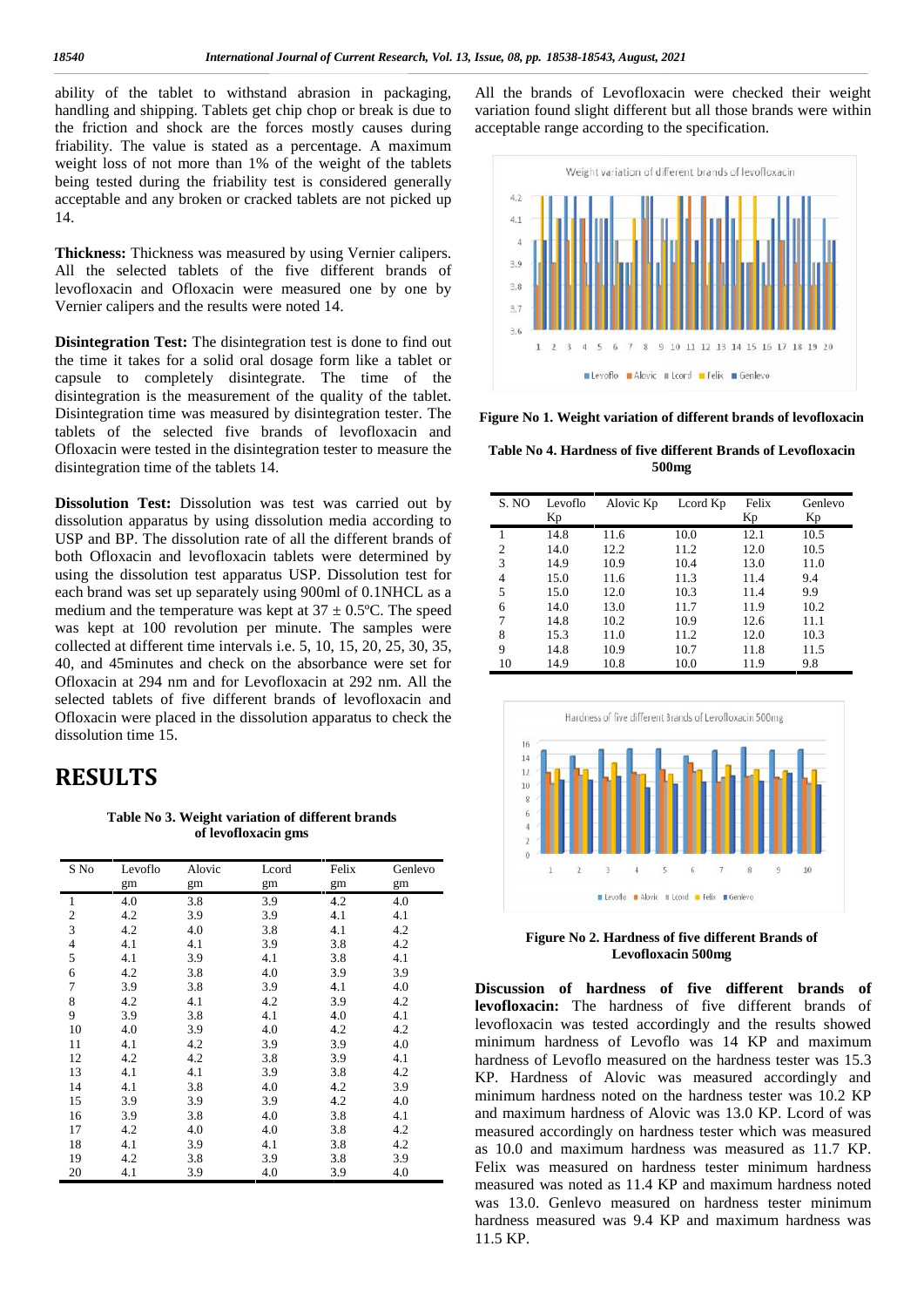**Table No 5. Thickness of levofloxacin**

| S.NO           | Levoflo<br>mm | Alovic<br>mm | Lcord<br>mm | Felix<br>mm | Genlevo<br>mm |
|----------------|---------------|--------------|-------------|-------------|---------------|
|                | 6.03          | 5.88         | 6.23        | 5.90        | 6.11          |
| $\overline{c}$ | 6.16          | 5.89         | 6.12        | 5.78        | 6.09          |
| 3              | 6.17          | 5.85         | 6.01        | 5.93        | 6.12          |
| 4              | 6.05          | 5.90         | 6.05        | 5.88        | 6.11          |
| 5              | 6.13          | 5.93         | 6.03        | 5.94        | 6.15          |
| 6              | 6.12          | 5.92         | 6.10        | 5.89        | 6.05          |
| 7              | 6.12          | 5.96         | 6.20        | 5.88        | 6.12          |
| 8              | 6.10          | 5.78         | 6.03        | 5.97        | 6.10          |
| 9              | 6.21          | 5.79         | 6.11        | 5.98        | 6.03          |
| 10             | 6.21          | 5.95         | 6.03        | 5.87        | 6.11          |



**Figure No 3. Thickness of different brands of levofloxacin**

**Table No 6. Friability test of ten tablets of five different brands of Levofloxacin 500mg**

| Weight (gm)              | Levoflo       | Alovic | Lcord | Felix | Genlevo |
|--------------------------|---------------|--------|-------|-------|---------|
| Weight before friability | 4.0           | 3.9    | 3.8   | 3.9   | 4.0     |
| Weight after friability  | 3.9           | 3.8    | 3.7   | 3.8   | 3.9     |
| Variance                 | 0.1           | 0.1    | 0.1   | 0.1   | 0.1     |
| %age                     | $\frac{9}{6}$ | l %    | 1%    | 1%    | 1%      |

**Table No 7**.**Disintegration of five different brands of Levofloxacin**

| Product           | Time/Minutes |
|-------------------|--------------|
| Levoflo           | 5.8          |
| Alovic            | 5.9          |
| L <sub>cord</sub> | 5.3          |
| Felix             | 5.0          |
| Genlevo           | 52           |

**Table No 8.Dissolution test of five different Brands of levofloxacin 500mg**

| S. No | Brands name | Dissolution %age |  |
|-------|-------------|------------------|--|
| 01    | Levoflo     | 98.2 %           |  |
| 02    | Alovic      | 99.0%            |  |
| 03    | Leord       | 97.0 %           |  |
| 04    | Felix       | 98.1 %           |  |
| 05    | Genlevo     | 98.0%            |  |

**Discussion of Thickness Test of different brands of Levofloxacin 500mg:** All the brands were performed thickness according to the official procedure and it is concluded that minor difference found with each other but it was found that all the different brands were within the limits as per specified standards.

**Discussion of Friability Test:** Friability of Levoflo brand was tested result was 1 %. Friability of Alovic brand was tested result was 1 %, Friability of Lcord brand was tested the result was 1%, Friability of Felix brand was tested result was 1 % and the Friability of Genlevo was tested and the result was 1 %. It is concluded that all the brands of Levofloxacin were tested friability and found within the acceptable range according to the specified standards.



**Figure No 4. Dissolution of different brands of levofloxacin**

**Discussion of Disintegration of different brands of Levofloxacin 500mg:** Disintegration time of Levoflo brand of levofloxacin was 5.8 minutes, Disintegration time of Alovic was 5.9 minute, Disintegration time of Lcord was noted 5.3 minutes, Felix was disintegrated in 5.0 minutes and Genlevo was disintegrated in 5.2 minutes. It is concluded that all the brands of Levofloxacin were tested Disintegration test accordingly and found within the acceptable range according to the specified standards i.e. less than 15 minutes.

#### **Table No 9. Hardness of five Different Brands of Ofloxacin**

| S. NO          | Flovix | Xarvid | Ouinox | A vid | Ofloquin |
|----------------|--------|--------|--------|-------|----------|
| 1              | 11.8   | 10.2   | 6.2    | 8.9   | 7.5      |
| $\overline{2}$ | 11.2   | 8.9    | 6.0    | 8.0   | 7.0      |
| 3              | 12.0   | 9.9    | 6.5    | 9.2   | 8.2      |
| $\overline{4}$ | 10.8   | 9.5    | 6.8    | 9.5   | 8.5      |
| 5              | 11.5   | 8.9    | 7.2    | 9.0   | 8.4      |
| 6              | 11.0   | 8.7    | 6.7    | 8.7   | 8.7      |
| 7              | 10.9   | 10.6   | 6.9    | 9.6   | 8.0      |
| 8              | 10.2   | 8.0    | 6.2    | 9.0   | 7.9      |
| 9              | 11.6   | 10.3   | 7.1    | 8.9   | 7.2      |
| 10             | 12.1   | 8.8    | 6.0    | 10.0  | 9.0      |



**Figure No 5. Hardness of different brands of Ofloxacin**

**Discussion for Dissolution Test different brands of levofloxacin:** Dissolution test of Levoflo was 98.2 %. Dissolution test of Alovic was 99.0 %. Lcord was tested and the result was 97.0 %, Felix was tested and the result was 98.1 %, Genlevo dissolution test was 98.0 %, all the five brands of Levofloxacin have passed the dissolution test. It is concluded that all the brands of Levofloxacin were tested Dissolution according and found within the acceptable range according to the specified standards.

#### **Table No 10. Thickness of different brands of Ofloxacin**

| S. NO          | Flovix<br>(gm) | Xarvid<br>(gm) | Ouinox<br>(gm) | A vid<br>(gm) | Ofloquin<br>(gm) |
|----------------|----------------|----------------|----------------|---------------|------------------|
| 1              | 6.12           | 6.00           | 6.21           | 6.01          | 5.88             |
| 2              | 6.02           | 6.01           | 6.22           | 6.03          | 5.85             |
| 3              | 6.03           | 5.96           | 6.21           | 6.05          | 5.89             |
| $\overline{4}$ | 6.15           | 5.92           | 6.23           | 6.02          | 5.90             |
| 5              | 6.11           | 5.98           | 6.25           | 6.12          | 5.85             |
| 6              | 6.15           | 5.98           | 6.22           | 6.06          | 5.87             |
| 7              | 6.12           | 5.85           | 6.25           | 6.09          | 5.98             |
| 8              | 6.16           | 5.88           | 6.29           | 6.05          | 5.90             |
| 9              | 6.19           | 5.92           | 6.20           | 6.11          | 5.98             |
| 10             | 6.10           | 5.96           | 6.23           | 6.02          | 5.86             |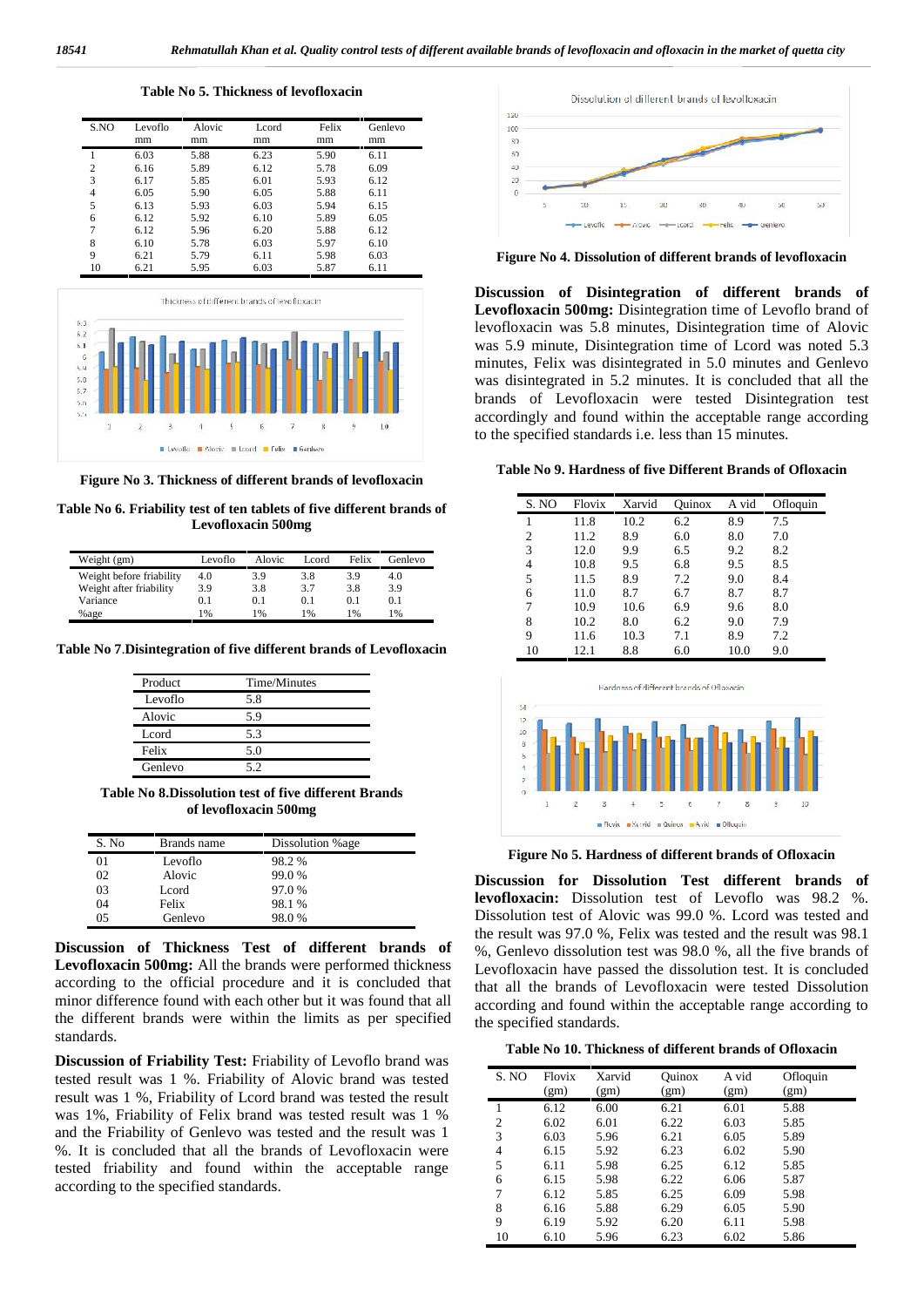$\mathbf{1}$ 



**Figure No 6. Thickness of different brands of Ofloxacin**

**Table No 11. Weight variation of different brands of Ofloxacin**

| S. NO          | Flovix<br>(gm) | Xarvid<br>(gm) | Quinox<br>(gm) | A vid<br>(gm) | Ofloquin<br>(gm) |
|----------------|----------------|----------------|----------------|---------------|------------------|
| $\mathbf{1}$   | 4.6            | 4.5            | 4.4            | 4.8           | 4.3              |
| $\overline{c}$ | 4.7            | 4.5            | 4.3            | 4.8           | 4.5              |
| $\overline{3}$ | 4.4            | 4.5            | 4.3            | 4.7           | 4.8              |
| $\overline{4}$ | 4.3            | 4.5            | 4.5            | 4.8           | 4.8              |
| 5              | 4.4            | 4.8            | 4.3            | 4.6           | 4.2              |
| 6              | 4.7            | 4.5            | 4.6            | 4.6           | 4.2              |
| 7              | 4.5            | 4.5            | 4.3            | 4.7           | 4.6              |
| 8              | 4.6            | 4.7            | 4.3            | 4.8           | 4.3              |
| 9              | 4.8            | 4.7            | 4.4            | 4.5           | 4.3              |
| 10             | 4.6            | 4.6            | 4.4            | 4.8           | 4.3              |
| 11             | 4.4            | 4.5            | 4.3            | 4.8           | 4.2              |
| 12             | 4.5            | 4.6            | 4.4            | 4.7           | 4.3              |
| 13             | 4.5            | 4.5            | 4.6            | 4.7           | 4.2              |
| 14             | 4.6            | 4.6            | 4.7            | 4.8           | 4.3              |
| 15             | 4.7            | 4.5            | 4.4            | 4.5           | 4.2              |
| 16             | 4.5            | 4.6            | 4.4            | 4.8           | 4.7              |
| 17             | 4.6            | 4.5            | 4.5            | 4.8           | 4.3              |
| 18             | 4.4            | 4.6            | 4.3            | 4.7           | 4.2              |
| 19             | 4.5            | 4.5            | 4.4            | 4.7           | 4.3              |
| 20             | 4.6            | 4.5            | 4.3            | 4.8           | 4.3              |



**Figure No 7. Weight variation of different brands of Ofloxacin**

**Table No 12.Friability test of tablets of five different Brands of Ofloxacin**

| Weight                      | Flovix<br>$\frac{9}{6}$ | Xarvid<br>(%) | Ouinox<br>$\frac{9}{6}$ | A vid<br>(%) | Ofloquin<br>$(\% )$ |
|-----------------------------|-------------------------|---------------|-------------------------|--------------|---------------------|
| Weight before<br>friability | 4.7                     | 4.5           | 4.3                     | 4.8          | 4.5                 |
| Weight after<br>friability  | 4.5                     | 4.3           | 4.1                     | 4.7          | 4.4                 |
| Variance                    | 0.2                     | 0.2           | 0.2                     | 0.1          | 0.1                 |
| %age                        | 2%                      | 2%            | 2%                      | 1%           | 1%                  |

#### **Physiochemical results of different brands of Ofloxacin**

#### **Discussion of Hardness of different brands of Ofloxacin**

The hardness of five different brands of Ofloxacin was tested accordingly and the results showed the hardness of Flovix ranged from10.2 to 12.1 KP, Xarvid ranged from 8.0 to 10.3 KP, Quinox ranged from 6.0 to 7.2 KP, Avid ranged from 8.0 to 10.0 KP and Ofloquin ranged from 7.0 to 9.0 KP. All the brands were slight different with each other but within acceptable range.

**Table No 13. Disintegration of five different brands of Ofloxacin**

| Product  | Time/Minutes |
|----------|--------------|
| Flovix   | 6.5          |
| Xarvid   | 6.3          |
| Ouinox   | 6.0          |
| Avid     | 5.9          |
| Ofloquin | 5.5          |

**Table No 14. Dissolution test of five different Brands of Ofloxacin**

| S. No | <b>Brands Name</b>                                      | Dissolution %age |
|-------|---------------------------------------------------------|------------------|
| 01    | Flovix                                                  | 96.20 %          |
| 02    | Xarvid                                                  | 95.70 %          |
| 03    | Ouinox                                                  | 97.90 %          |
| 04    | Avid                                                    | 98.1 %           |
| 05    | Ofloquin                                                | 96.52 %          |
|       | Dissolution test of five different Brands of Ofloxacin. |                  |
|       |                                                         |                  |
|       |                                                         |                  |



**Figure No 7. Dissolution test of five different Brands of Ofloxacin**

**Discussion of Friability Test:** Friability of Flovix was tested result was 2 %, Xarvid was 2 %, Quinox was 2%, Avid was 1 % and friability of Ofloquin was 1 %, all of the above brands were tested, results were in acceptable limit which indicates that that all the above manufacturers are following the standards.

**Discussion of Disintegration:** Disintegration time of Flovix was 6.5 minutes. Disintegration time of Xarvid was 6.3 minutes. Disintegration time of Quinox was noted 6.0 minutes. Avid was disintegrated in 5.9 minutes and Ofloquin was disintegrated in 5.5 minutes.

**Discussion of dissolution of Ofloxacin:** Dissolution of all the brands of Ofloxacin were checked with the help of dissolution apparatus Pharma test, Germany. Dissolution test of Flovix was 96.2 %, Xavid was 95.70 %, Quinox was 97.90 %, Avid was 98.1 % and Ofloquin was 96.52 %. All five brands of Ofloxacin were acceptable range. It is concluded that all the brands of Ofloxacin were tested Dissolution accordingly and found within the acceptable range according to the specified standards.

## **CONCLUSION**

Two different antibiotics were selected for this research work Levofloxacin and Ofloxacin. Five different brands of each formulation were collected from the market of Quetta, Pakistan on the basis of prescription.